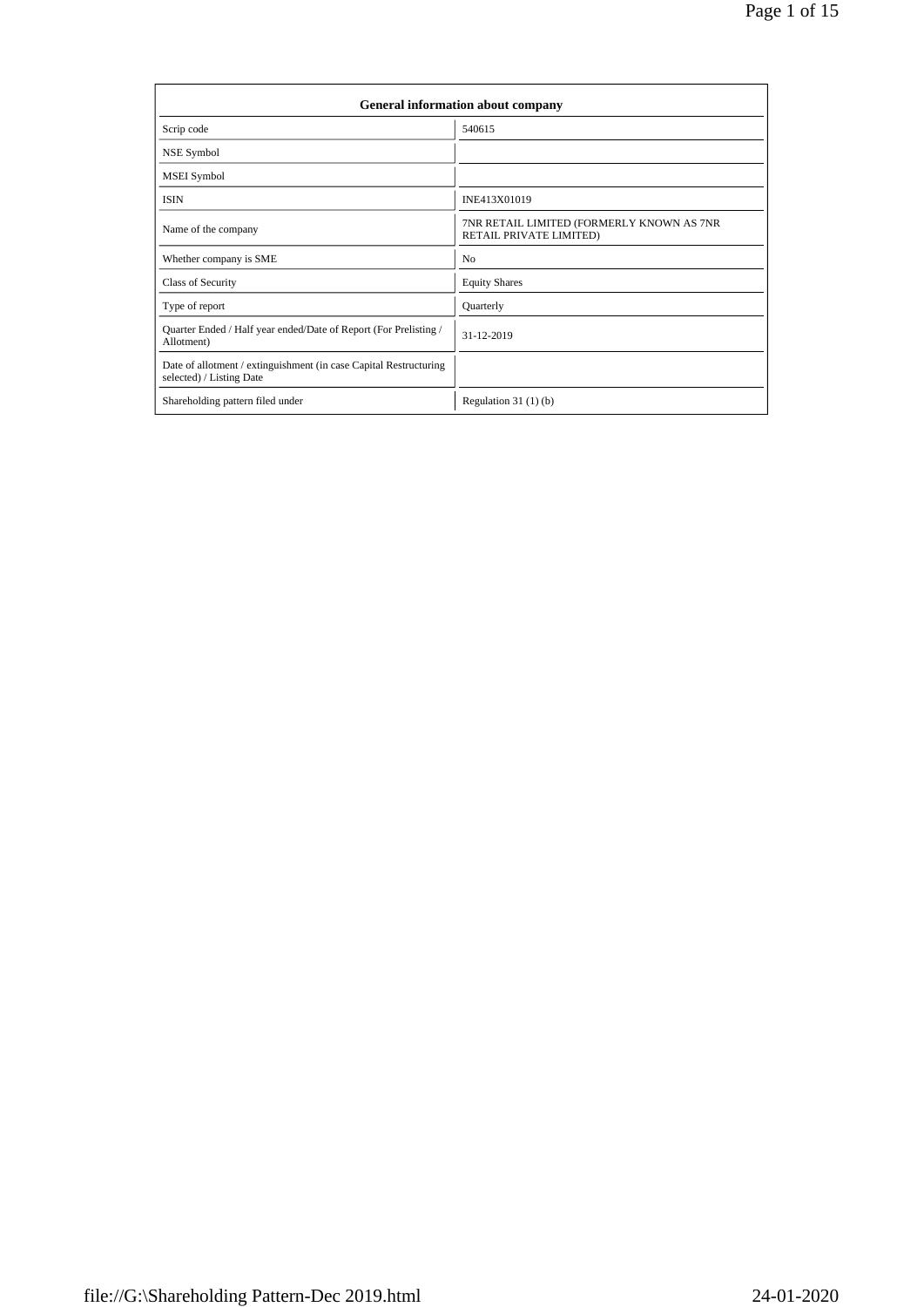|                |                                                                                           | <b>Declaration</b> |                                |                       |                             |
|----------------|-------------------------------------------------------------------------------------------|--------------------|--------------------------------|-----------------------|-----------------------------|
| Sr.<br>No.     | Particular                                                                                | Yes/No             | Promoter and<br>Promoter Group | Public<br>shareholder | Non Promoter-<br>Non Public |
| 1              | Whether the Listed Entity has issued any partly paid<br>up shares?                        | N <sub>0</sub>     | No                             | N <sub>0</sub>        | N <sub>0</sub>              |
| $\overline{c}$ | Whether the Listed Entity has issued any Convertible<br>Securities?                       | N <sub>0</sub>     | No                             | N <sub>0</sub>        | N <sub>0</sub>              |
| 3              | Whether the Listed Entity has issued any Warrants?                                        | N <sub>0</sub>     | N <sub>0</sub>                 | N <sub>0</sub>        | N <sub>0</sub>              |
| 4              | Whether the Listed Entity has any shares against<br>which depository receipts are issued? | N <sub>0</sub>     | No                             | N <sub>0</sub>        | N <sub>0</sub>              |
| 5              | Whether the Listed Entity has any shares in locked-in?                                    | Yes                | Yes                            | N <sub>0</sub>        | No.                         |
| 6              | Whether any shares held by promoters are pledge or<br>otherwise encumbered?               | N <sub>0</sub>     | N <sub>0</sub>                 |                       |                             |
| $\overline{7}$ | Whether company has equity shares with differential<br>voting rights?                     | N <sub>0</sub>     | N <sub>0</sub>                 | N <sub>0</sub>        | N <sub>0</sub>              |
| 8              | Whether the listed entity has any significant beneficial<br>owner?                        | Yes                |                                |                       |                             |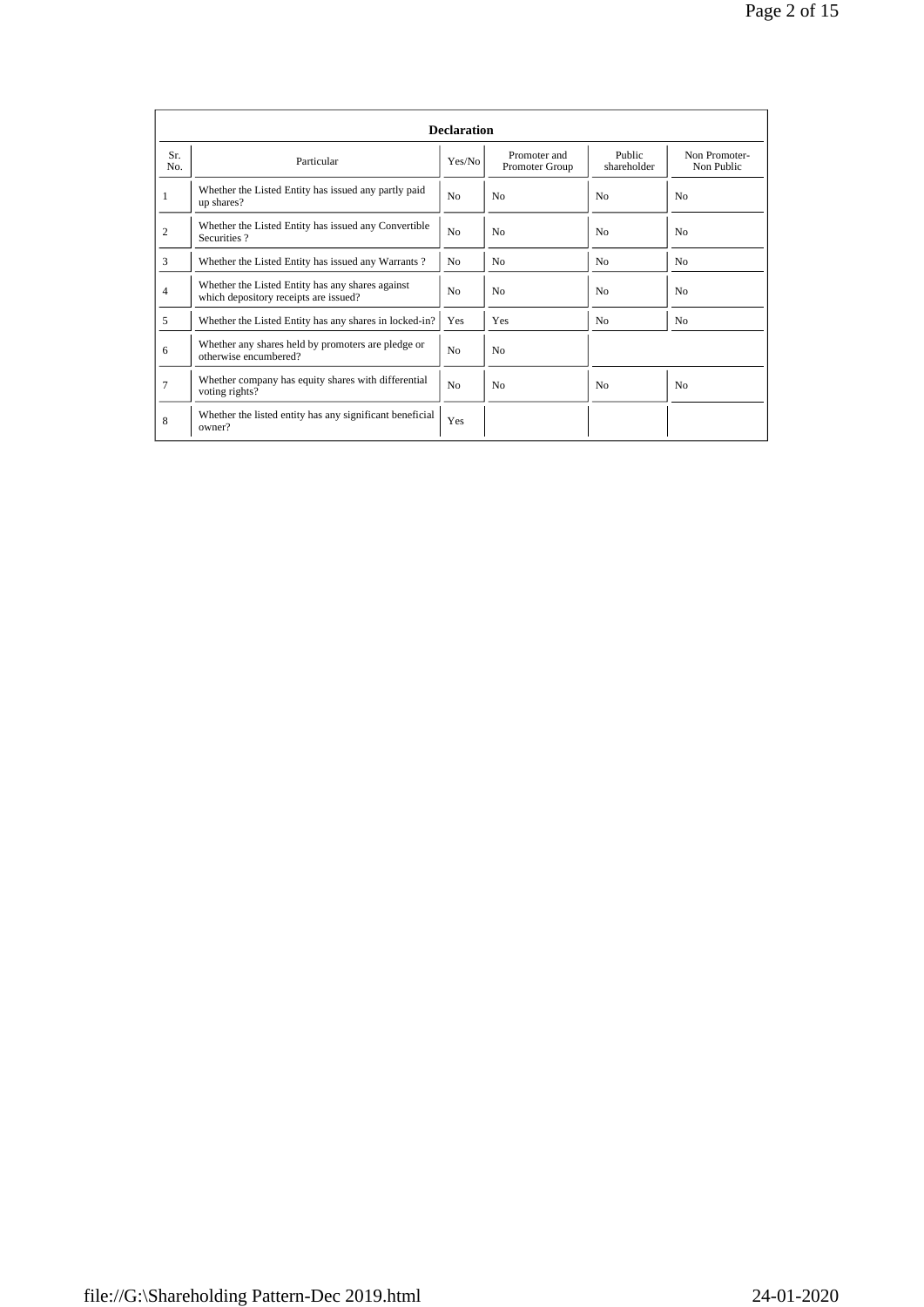|                 |                                           |                         |                         |                                 |                                    |                                                                | Table I - Summary Statement holding of specified securities |                          |               |                                      |                                 |
|-----------------|-------------------------------------------|-------------------------|-------------------------|---------------------------------|------------------------------------|----------------------------------------------------------------|-------------------------------------------------------------|--------------------------|---------------|--------------------------------------|---------------------------------|
|                 |                                           |                         | No. of                  | No.<br><b>Of</b><br>Partly      | No. Of                             | Total nos.                                                     | Shareholding<br>as a % of<br>total no. of                   | class of securities (IX) |               | Number of Voting Rights held in each |                                 |
| Category<br>(1) | Category<br>of<br>shareholder             | Nos. Of<br>shareholders | fully paid<br>up equity | paid-<br>up                     | shares<br>underlying<br>Depository | shares<br>shares<br>held<br>(calculated<br>$(VII) =$<br>as per | No of Voting (XIV) Rights                                   |                          |               |                                      |                                 |
|                 | (II)                                      | (III)                   | shares<br>held $(IV)$   | equity<br>shares<br>held<br>(V) | Receipts<br>(VI)                   | $(IV)+(V)$<br>$+ (VI)$                                         | SCRR.<br>1957) (VIII)<br>As a % of<br>$(A+B+C2)$            | Class eg:<br>X           | Class<br>eg:y | Total                                | Total as<br>a % of<br>$(A+B+C)$ |
| (A)             | Promoter<br>&<br>Promoter<br>Group        | 8                       | 6064050                 |                                 |                                    | 6064050                                                        | 57.89                                                       | 6064050                  |               | 6064050                              | 57.89                           |
| (B)             | Public                                    | 15195                   | 4410450                 |                                 |                                    | 4410450                                                        | 42.11                                                       | 4410450                  |               | 4410450                              | 42.11                           |
| (C)             | Non<br>Promoter-<br>Non Public            |                         |                         |                                 |                                    |                                                                |                                                             |                          |               |                                      |                                 |
| (C1)            | <b>Shares</b><br>underlying<br><b>DRs</b> |                         |                         |                                 |                                    |                                                                |                                                             |                          |               |                                      |                                 |
| (C2)            | Shares held<br>by<br>Employee<br>Trusts   |                         |                         |                                 |                                    |                                                                |                                                             |                          |               |                                      |                                 |
|                 | Total                                     | 15203                   | 10474500                |                                 |                                    | 10474500                                                       | 100                                                         | 10474500                 |               | 10474500                             | 100                             |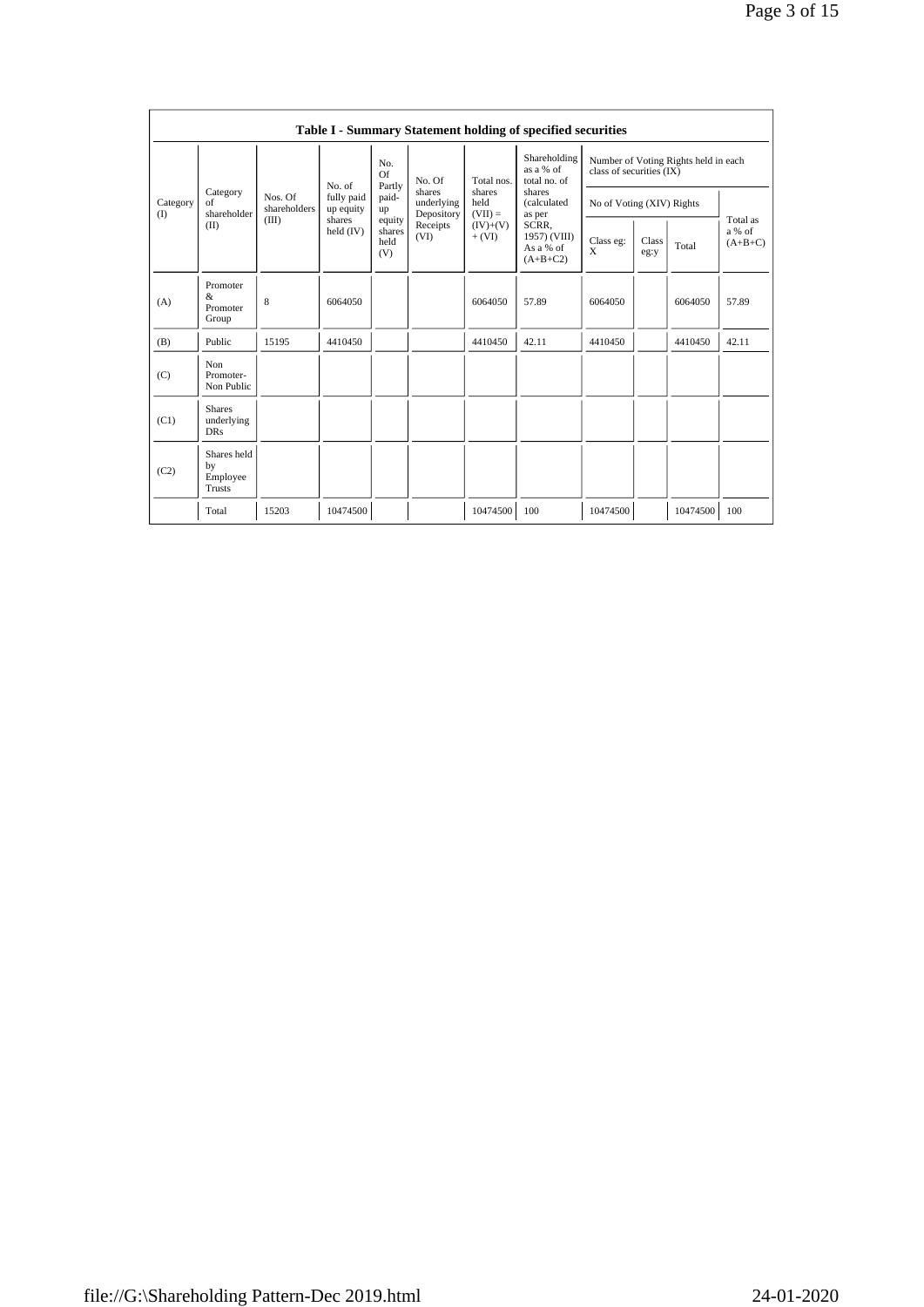|          |                                           |                                                                                                                                                                                                 |                                                                                                             |                                                                                                | Table I - Summary Statement holding of specified securities                   |                                                         |                            |                                                         |                                           |          |
|----------|-------------------------------------------|-------------------------------------------------------------------------------------------------------------------------------------------------------------------------------------------------|-------------------------------------------------------------------------------------------------------------|------------------------------------------------------------------------------------------------|-------------------------------------------------------------------------------|---------------------------------------------------------|----------------------------|---------------------------------------------------------|-------------------------------------------|----------|
| Category | Category<br>of                            | as $a\%$<br>No. Of<br><b>Shares</b><br>No. Of<br>No. of<br><b>Shares</b><br>Underlying<br><b>Shares</b><br>convertible<br>Underlying<br>Outstanding<br>Underlying<br>convertible<br>Outstanding | Shareholding,<br>Number of<br>Locked in shares<br>assuming full<br>conversion of<br>(XII)<br>securities (as |                                                                                                | Number of<br><b>Shares</b><br>pledged or<br>otherwise<br>encumbered<br>(XIII) |                                                         | Number of<br>equity shares |                                                         |                                           |          |
| (        | shareholder<br>(II)                       | convertible<br>securities<br>(X)                                                                                                                                                                | Outstanding<br>securities<br><b>Warrants</b><br>and No. Of<br>$(X_i)$<br>Warrants<br>(Xi)(a)                | a percentage<br>of diluted<br>share capital)<br>$(XI)=(VII)+$<br>$(X)$ As a % of<br>$(A+B+C2)$ | No. (a)                                                                       | As a<br>$%$ of<br>total<br><b>Shares</b><br>held<br>(b) | No.<br>(a)                 | As a<br>$%$ of<br>total<br><b>Shares</b><br>held<br>(b) | held in<br>dematerialized<br>form $(XIV)$ |          |
| (A)      | Promoter<br>&<br>Promoter<br>Group        |                                                                                                                                                                                                 |                                                                                                             |                                                                                                | 57.89                                                                         | 2115900                                                 | 34.89                      |                                                         |                                           | 6064050  |
| (B)      | Public                                    |                                                                                                                                                                                                 |                                                                                                             |                                                                                                | 42.11                                                                         |                                                         |                            |                                                         |                                           | 4410450  |
| (C)      | Non<br>Promoter-<br>Non Public            |                                                                                                                                                                                                 |                                                                                                             |                                                                                                |                                                                               |                                                         |                            |                                                         |                                           |          |
| (C1)     | <b>Shares</b><br>underlying<br><b>DRs</b> |                                                                                                                                                                                                 |                                                                                                             |                                                                                                |                                                                               |                                                         |                            |                                                         |                                           |          |
| (C2)     | Shares held<br>by<br>Employee<br>Trusts   |                                                                                                                                                                                                 |                                                                                                             |                                                                                                |                                                                               |                                                         |                            |                                                         |                                           |          |
|          | Total                                     |                                                                                                                                                                                                 |                                                                                                             |                                                                                                | 100                                                                           | 2115900                                                 | 20.2                       |                                                         |                                           | 10474500 |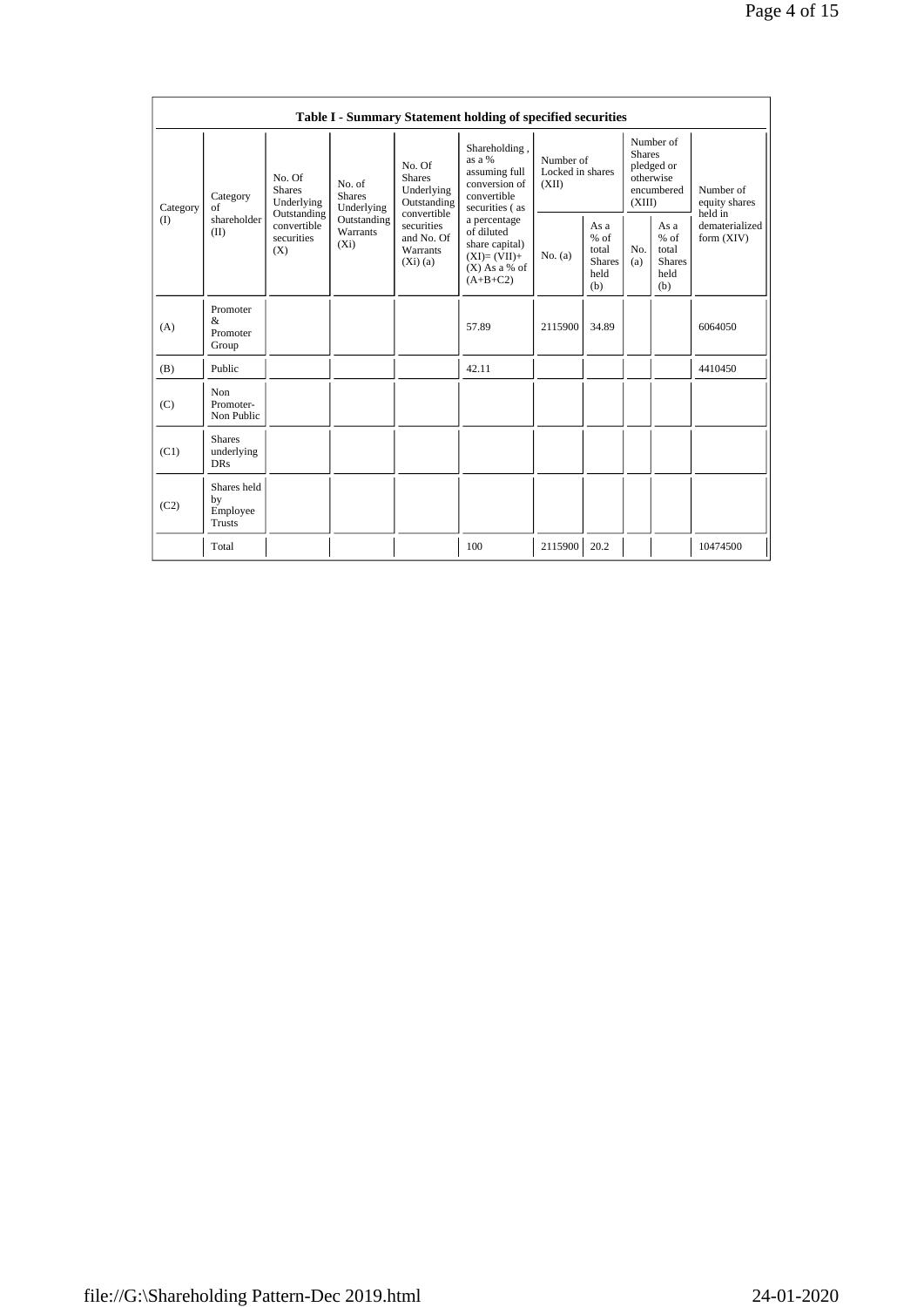|                                                                                                | Table II - Statement showing shareholding pattern of the Promoter and Promoter Group                                |                         |                                   |                                 |                                    |                             |                                                  |                           |               |                                      |                                 |
|------------------------------------------------------------------------------------------------|---------------------------------------------------------------------------------------------------------------------|-------------------------|-----------------------------------|---------------------------------|------------------------------------|-----------------------------|--------------------------------------------------|---------------------------|---------------|--------------------------------------|---------------------------------|
|                                                                                                |                                                                                                                     |                         |                                   | No.<br>Of                       | No. Of                             | Total nos.                  | Shareholding<br>as a % of<br>total no. of        | class of securities (IX)  |               | Number of Voting Rights held in each |                                 |
| Sr.                                                                                            | Category &<br>Name of the<br>Shareholders (I)                                                                       | Nos. Of<br>shareholders | No. of<br>fully paid<br>up equity | Partly<br>paid-<br>up           | shares<br>underlying<br>Depository | shares<br>held<br>$(VII) =$ | shares<br>(calculated<br>as per                  | No of Voting (XIV) Rights |               |                                      | Total<br>as a %                 |
|                                                                                                |                                                                                                                     | (III)                   | shares<br>held (IV)               | equity<br>shares<br>held<br>(V) | Receipts<br>(VI)                   | $(IV)+(V)$<br>$+ (VI)$      | SCRR,<br>1957) (VIII)<br>As a % of<br>$(A+B+C2)$ | Class eg:<br>X            | Class<br>eg:y | Total                                | of<br>Total<br>Voting<br>rights |
| А                                                                                              | Table II - Statement showing shareholding pattern of the Promoter and Promoter Group                                |                         |                                   |                                 |                                    |                             |                                                  |                           |               |                                      |                                 |
| (1)                                                                                            | Indian                                                                                                              |                         |                                   |                                 |                                    |                             |                                                  |                           |               |                                      |                                 |
| (a)                                                                                            | Individuals/Hindu<br>undivided Family                                                                               | 8                       | 6064050                           |                                 |                                    | 6064050                     | 57.89                                            | 6064050                   |               | 6064050                              | 57.89                           |
| Sub-Total<br>(A)(1)                                                                            |                                                                                                                     | 8                       | 6064050                           |                                 |                                    | 6064050                     | 57.89                                            | 6064050                   |               | 6064050                              | 57.89                           |
| (2)                                                                                            | Foreign                                                                                                             |                         |                                   |                                 |                                    |                             |                                                  |                           |               |                                      |                                 |
| Total<br>Shareholding<br>of Promoter<br>and<br>Promoter<br>Group $(A)=$<br>$(A)(1)+(A)$<br>(2) |                                                                                                                     | 8                       | 6064050                           |                                 |                                    | 6064050                     | 57.89                                            | 6064050                   |               | 6064050                              | 57.89                           |
| В                                                                                              | Table III - Statement showing shareholding pattern of the Public shareholder                                        |                         |                                   |                                 |                                    |                             |                                                  |                           |               |                                      |                                 |
| (1)                                                                                            | Institutions                                                                                                        |                         |                                   |                                 |                                    |                             |                                                  |                           |               |                                      |                                 |
| (f)                                                                                            | Financial<br>Institutions/<br><b>Banks</b>                                                                          | 1                       | 4569                              |                                 |                                    | 4569                        | 0.04                                             | 4569                      |               | 4569                                 | 0.04                            |
| Sub-Total<br>(B)(1)                                                                            |                                                                                                                     | $\mathbf{1}$            | 4569                              |                                 |                                    | 4569                        | 0.04                                             | 4569                      |               | 4569                                 | 0.04                            |
| (3)                                                                                            | Non-institutions                                                                                                    |                         |                                   |                                 |                                    |                             |                                                  |                           |               |                                      |                                 |
| (a(i))                                                                                         | Individuals -<br>i.Individual<br>shareholders<br>holding nominal<br>share capital up<br>to Rs. 2 lakhs.             | 14987                   | 3446771                           |                                 |                                    | 3446771                     | 32.91                                            | 3446771                   |               | 3446771                              | 32.91                           |
| (a(ii))                                                                                        | Individuals - ii.<br>Individual<br>shareholders<br>holding nominal<br>share capital in<br>excess of Rs. 2<br>lakhs. | 11                      | 699192                            |                                 |                                    | 699192                      | 6.68                                             | 699192                    |               | 699192                               | 6.68                            |
| (e)                                                                                            | Any Other<br>(specify)                                                                                              | 196                     | 259918                            |                                 |                                    | 259918                      | 2.48                                             | 259918                    |               | 259918                               | 2.48                            |
| Sub-Total<br>(B)(3)                                                                            |                                                                                                                     | 15194                   | 4405881                           |                                 |                                    | 4405881                     | 42.06                                            | 4405881                   |               | 4405881                              | 42.06                           |
| <b>Total Public</b><br>Shareholding<br>$(B)=(B)(1)+$<br>$(B)(2)+(B)$<br>(3)                    |                                                                                                                     | 15195                   | 4410450                           |                                 |                                    | 4410450                     | 42.11                                            | 4410450                   |               | 4410450                              | 42.11                           |
| $\mathbf C$                                                                                    | Table IV - Statement showing shareholding pattern of the Non Promoter- Non Public shareholder                       |                         |                                   |                                 |                                    |                             |                                                  |                           |               |                                      |                                 |
| Total<br>$(A+B+C2)$                                                                            |                                                                                                                     | 15203                   | 10474500                          |                                 |                                    | 10474500                    | 100                                              | 10474500                  |               | 10474500                             | 100                             |
| Total<br>$(A+B+C)$                                                                             |                                                                                                                     | 15203                   | 10474500                          |                                 |                                    | 10474500                    | 100                                              | 10474500                  |               | 10474500                             | 100                             |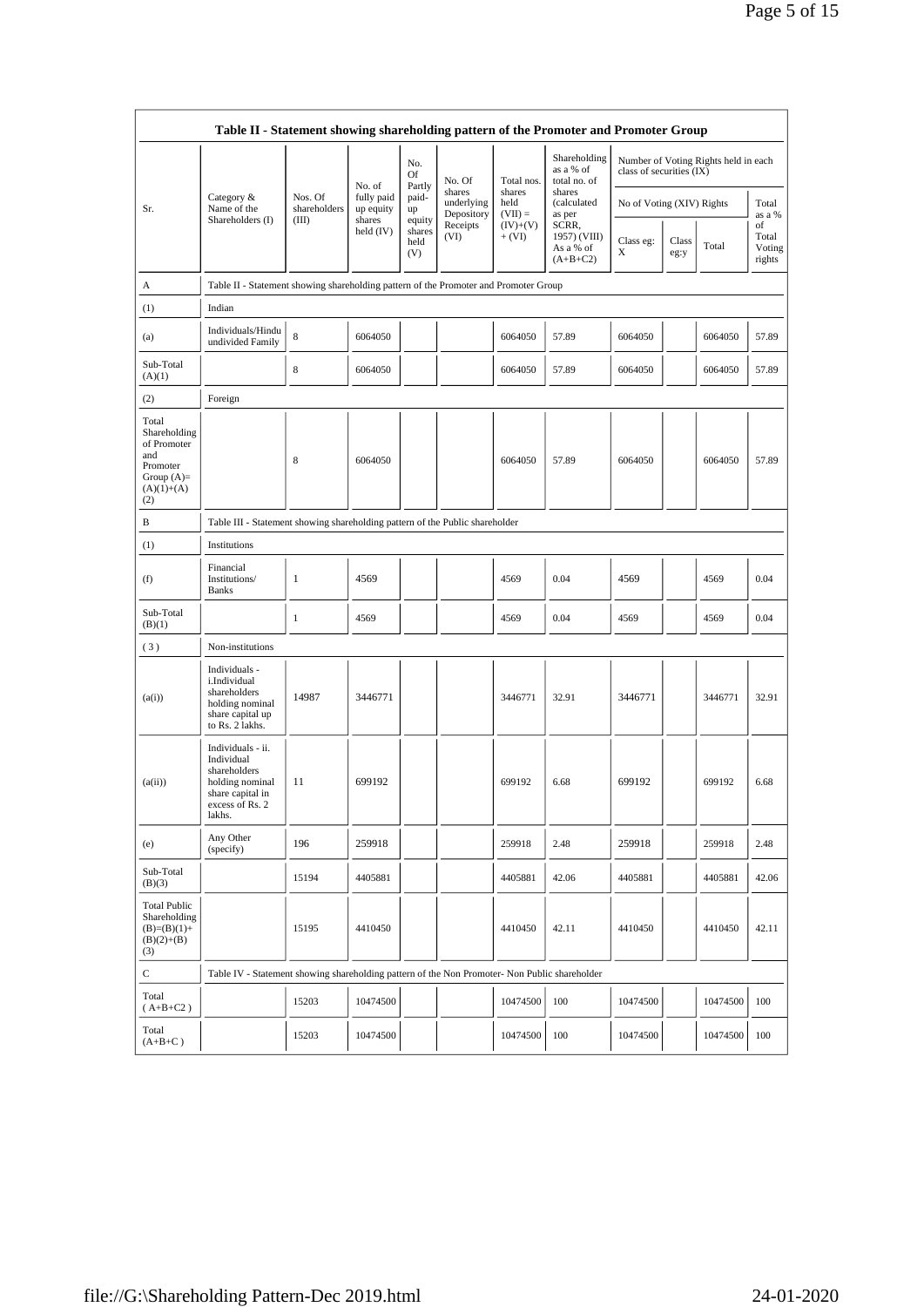|                                                                                         |                                                                                                                                            |             |                                                                     | Table II - Statement showing shareholding pattern of the Promoter and Promoter Group          |                                        |                                                       |                         |                                                    |                                                                       |
|-----------------------------------------------------------------------------------------|--------------------------------------------------------------------------------------------------------------------------------------------|-------------|---------------------------------------------------------------------|-----------------------------------------------------------------------------------------------|----------------------------------------|-------------------------------------------------------|-------------------------|----------------------------------------------------|-----------------------------------------------------------------------|
| Sr.                                                                                     | No. Of<br>No. of<br><b>Shares</b><br><b>Shares</b><br>Underlying<br>Outstanding<br>convertible<br>Warrants<br>securities<br>$(X_i)$<br>(X) | Underlying  | No. Of<br><b>Shares</b><br>Underlying<br>Outstanding<br>convertible | Shareholding,<br>as a % assuming<br>full conversion<br>of convertible<br>securities (as a     | Number of<br>Locked in shares<br>(XII) |                                                       | <b>Shares</b><br>(XIII) | Number of<br>pledged or<br>otherwise<br>encumbered | Number of<br>equity shares<br>held in<br>dematerialized<br>form (XIV) |
|                                                                                         |                                                                                                                                            | Outstanding | securities and<br>No. Of<br>Warrants<br>$(Xi)$ (a)                  | percentage of<br>diluted share<br>capital) $(XI)=$<br>$(VII)+(X)$ As a<br>% of $(A+B+C2)$     | No. (a)                                | As a<br>% of<br>total<br><b>Shares</b><br>held<br>(b) | No.<br>(a)              | As a %<br>of total<br><b>Shares</b><br>held<br>(b) |                                                                       |
| А                                                                                       |                                                                                                                                            |             |                                                                     | Table II - Statement showing shareholding pattern of the Promoter and Promoter Group          |                                        |                                                       |                         |                                                    |                                                                       |
| (1)                                                                                     | Indian                                                                                                                                     |             |                                                                     |                                                                                               |                                        |                                                       |                         |                                                    |                                                                       |
| (a)                                                                                     |                                                                                                                                            |             |                                                                     | 57.89                                                                                         | 2115900                                | 34.89                                                 |                         |                                                    | 6064050                                                               |
| Sub-Total (A)<br>(1)                                                                    |                                                                                                                                            |             |                                                                     | 57.89                                                                                         | 2115900                                | 34.89                                                 |                         |                                                    | 6064050                                                               |
| (2)                                                                                     | Foreign                                                                                                                                    |             |                                                                     |                                                                                               |                                        |                                                       |                         |                                                    |                                                                       |
| Total<br>Shareholding<br>of Promoter<br>and Promoter<br>Group $(A)=$<br>$(A)(1)+(A)(2)$ |                                                                                                                                            |             |                                                                     | 57.89                                                                                         | 2115900                                | 34.89                                                 |                         |                                                    | 6064050                                                               |
| B                                                                                       |                                                                                                                                            |             |                                                                     | Table III - Statement showing shareholding pattern of the Public shareholder                  |                                        |                                                       |                         |                                                    |                                                                       |
| (1)                                                                                     | Institutions                                                                                                                               |             |                                                                     |                                                                                               |                                        |                                                       |                         |                                                    |                                                                       |
| (f)                                                                                     |                                                                                                                                            |             |                                                                     | 0.04                                                                                          |                                        |                                                       |                         |                                                    | 4569                                                                  |
| $Sub-Total(B)$<br>(1)                                                                   |                                                                                                                                            |             |                                                                     | 0.04                                                                                          |                                        |                                                       |                         |                                                    | 4569                                                                  |
| (3)                                                                                     | Non-institutions                                                                                                                           |             |                                                                     |                                                                                               |                                        |                                                       |                         |                                                    |                                                                       |
| (a(i))                                                                                  |                                                                                                                                            |             |                                                                     | 32.91                                                                                         |                                        |                                                       |                         |                                                    | 3446771                                                               |
| (a(ii))                                                                                 |                                                                                                                                            |             |                                                                     | 6.68                                                                                          |                                        |                                                       |                         |                                                    | 699192                                                                |
| (e)                                                                                     |                                                                                                                                            |             |                                                                     | 2.48                                                                                          |                                        |                                                       |                         |                                                    | 259918                                                                |
| Sub-Total (B)<br>(3)                                                                    |                                                                                                                                            |             |                                                                     | 42.06                                                                                         |                                        |                                                       |                         |                                                    | 4405881                                                               |
| <b>Total Public</b><br>Shareholding<br>$(B)=(B)(1)+$<br>$(B)(2)+(B)(3)$                 |                                                                                                                                            |             |                                                                     | 42.11                                                                                         |                                        |                                                       |                         |                                                    | 4410450                                                               |
| C                                                                                       |                                                                                                                                            |             |                                                                     | Table IV - Statement showing shareholding pattern of the Non Promoter- Non Public shareholder |                                        |                                                       |                         |                                                    |                                                                       |
| Total<br>$(A+B+C2)$                                                                     |                                                                                                                                            |             |                                                                     | 100                                                                                           | 2115900                                | 20.2                                                  |                         |                                                    | 10474500                                                              |
| Total<br>$(A+B+C)$                                                                      |                                                                                                                                            |             |                                                                     | 100                                                                                           | 2115900                                | 20.2                                                  |                         |                                                    | 10474500                                                              |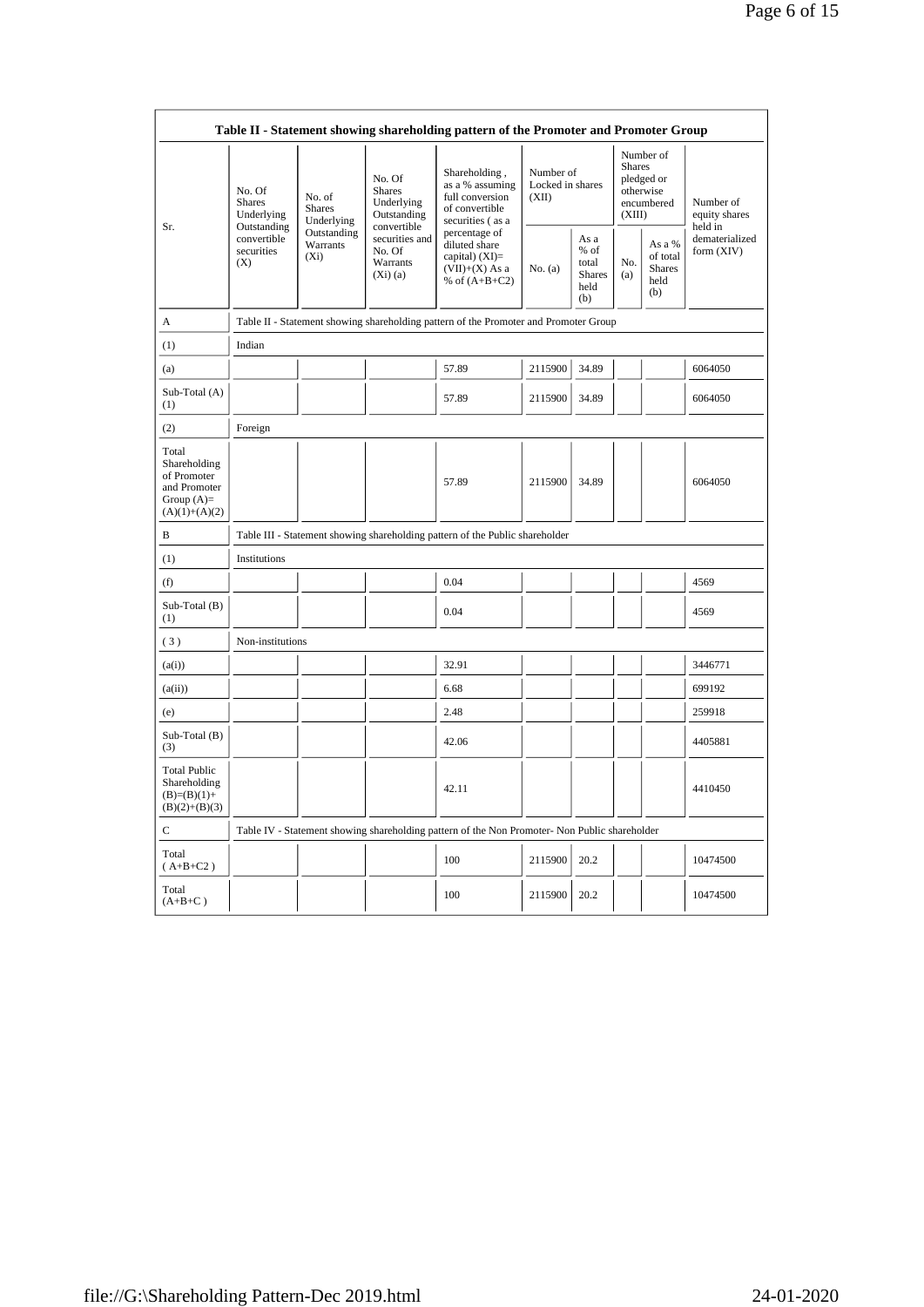|                                                                                                                                                                                                |                                                               |                                              |                                | Individuals/Hindu undivided Family      |                                                  |                                                   |                                         |
|------------------------------------------------------------------------------------------------------------------------------------------------------------------------------------------------|---------------------------------------------------------------|----------------------------------------------|--------------------------------|-----------------------------------------|--------------------------------------------------|---------------------------------------------------|-----------------------------------------|
| Searial No.                                                                                                                                                                                    | 1                                                             | $\overline{c}$                               | 3                              | $\overline{4}$                          | 5                                                | 6                                                 | $\boldsymbol{7}$                        |
| Name of the<br>Shareholders<br>(                                                                                                                                                               | <b>PINAL</b><br>KANCHANLAL<br><b>SHAH</b>                     | <b>NUTANBEN</b><br><b>JAYKISHAN</b><br>PATEL | RIDDHI<br><b>PINAL</b><br>SHAH | <b>SNEHALBEN</b><br>KAUSHALBHAI<br>SHAH | <b>CHANDRIKABEN</b><br>KANCHANLAL<br><b>SHAH</b> | <b>JAYKISHAN</b><br><b>SHANTILAL</b><br>PATEL HUF | <b>PINAL</b><br>KANCHANLAL<br>SHAH HUF. |
| PAN(II)                                                                                                                                                                                        | AMMPS1303E                                                    | BTUPP9829G                                   | AOPPS5087J                     | ACRPP9258J                              | AOSPS7157N                                       | AAGHJ3251G                                        | AANHP4007M                              |
| No. of fully<br>paid up equity<br>shares held<br>(IV)                                                                                                                                          | 1627290                                                       | 1369710                                      | 586650                         | 529200                                  | 504450                                           | 482250                                            | 482250                                  |
| No. Of Partly<br>paid-up equity<br>shares held<br>(V)                                                                                                                                          |                                                               |                                              |                                |                                         |                                                  |                                                   |                                         |
| No. Of shares<br>underlying<br>Depository<br>Receipts (VI)                                                                                                                                     |                                                               |                                              |                                |                                         |                                                  |                                                   |                                         |
| Total nos.<br>shares held<br>$(VII) = (IV) +$<br>$(V)$ + $(VI)$                                                                                                                                | 1627290                                                       | 1369710                                      | 586650                         | 529200                                  | 504450                                           | 482250                                            | 482250                                  |
| Shareholding<br>as a % of total<br>no. of shares<br>(calculated as<br>per SCRR,<br>1957) (VIII)<br>As a % of<br>$(A+B+C2)$                                                                     | 15.54                                                         | 13.08                                        | 5.6                            | 5.05                                    | 4.82                                             | 4.6                                               | 4.6                                     |
|                                                                                                                                                                                                | Number of Voting Rights held in each class of securities (IX) |                                              |                                |                                         |                                                  |                                                   |                                         |
| Class eg:X                                                                                                                                                                                     | 1627290                                                       | 1369710                                      | 586650                         | 529200                                  | 504450                                           | 482250                                            | 482250                                  |
| Class eg:y                                                                                                                                                                                     |                                                               |                                              |                                |                                         |                                                  |                                                   |                                         |
| Total                                                                                                                                                                                          | 1627290                                                       | 1369710                                      | 586650                         | 529200                                  | 504450                                           | 482250                                            | 482250                                  |
| Total as a %<br>of Total<br>Voting rights                                                                                                                                                      | 15.54                                                         | 13.08                                        | 5.6                            | 5.05                                    | 4.82                                             | 4.6                                               | 4.6                                     |
| No. Of Shares<br>Underlying<br>Outstanding<br>convertible<br>securities $(X)$                                                                                                                  |                                                               |                                              |                                |                                         |                                                  |                                                   |                                         |
| No. of Shares<br>Underlying<br>Outstanding<br>Warrants (Xi)                                                                                                                                    |                                                               |                                              |                                |                                         |                                                  |                                                   |                                         |
| No. Of Shares<br>Underlying<br>Outstanding<br>convertible<br>securities and<br>No. Of<br>Warrants (Xi)<br>(a)                                                                                  |                                                               |                                              |                                |                                         |                                                  |                                                   |                                         |
| Shareholding,<br>as a %<br>assuming full<br>conversion of<br>convertible<br>securities (as a<br>percentage of<br>diluted share<br>capital) (XI)=<br>$(VII)+(Xi)(a)$<br>As a % of<br>$(A+B+C2)$ | 15.54                                                         | 13.08                                        | 5.6                            | 5.05                                    | 4.82                                             | 4.6                                               | 4.6                                     |
|                                                                                                                                                                                                | Number of Locked in shares (XII)                              |                                              |                                |                                         |                                                  |                                                   |                                         |
| No. (a)                                                                                                                                                                                        | 1124040                                                       | 887460                                       | 104400                         | $\boldsymbol{0}$                        | $\boldsymbol{0}$                                 | $\boldsymbol{0}$                                  | $\boldsymbol{0}$                        |
| As a % of<br>total Shares<br>$\text{held}(\text{b})$                                                                                                                                           | 69.07                                                         | 64.79                                        | 17.8                           | $\mathbf{0}$                            | $\boldsymbol{0}$                                 | $\mathbf{0}$                                      | $\boldsymbol{0}$                        |
|                                                                                                                                                                                                | Number of Shares pledged or otherwise encumbered (XIII)       |                                              |                                |                                         |                                                  |                                                   |                                         |
| No. (a)                                                                                                                                                                                        |                                                               |                                              |                                |                                         |                                                  |                                                   |                                         |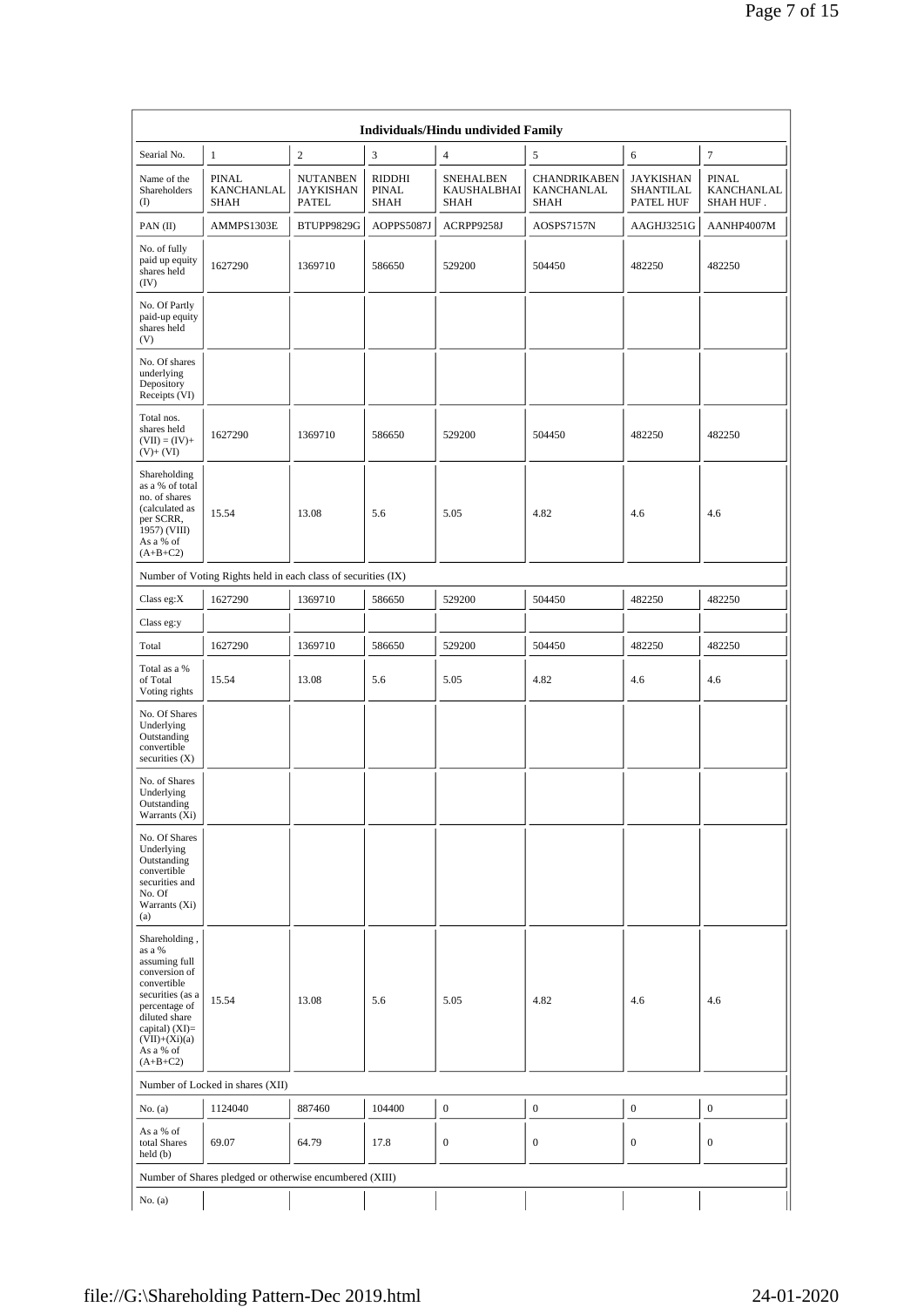| As a % of<br>total Shares<br>$\text{held}(\text{b})$                    |                              |         |        |        |        |        |        |
|-------------------------------------------------------------------------|------------------------------|---------|--------|--------|--------|--------|--------|
| Number of<br>equity shares<br>held in<br>dematerialized<br>form $(XIV)$ | 1627290                      | 1369710 | 586650 | 529200 | 504450 | 482250 | 482250 |
|                                                                         | Reason for not providing PAN |         |        |        |        |        |        |
| Reason for<br>not providing<br>PAN                                      |                              |         |        |        |        |        |        |
| Shareholder<br>type                                                     |                              |         |        |        |        |        |        |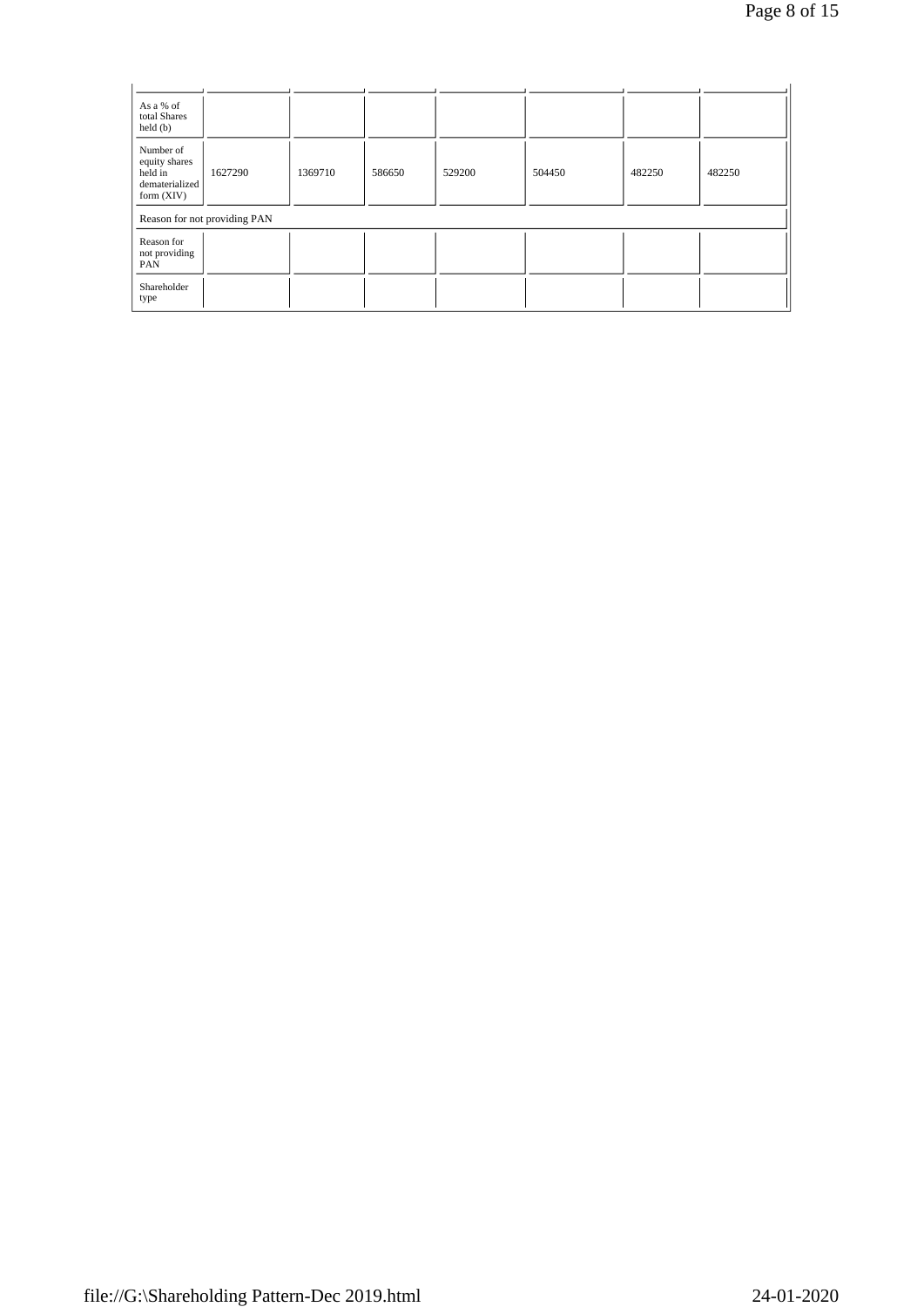| Searial No.                                                                                                                                                                               | 8                                                             |                       |
|-------------------------------------------------------------------------------------------------------------------------------------------------------------------------------------------|---------------------------------------------------------------|-----------------------|
| Name of the<br>Shareholders (I)                                                                                                                                                           | JAYKISHAN SHANTILAL PATEL                                     | Click here to go back |
| PAN $(II)$                                                                                                                                                                                | BXJPP7661K                                                    | Total                 |
| No. of fully paid<br>up equity shares<br>$\text{held}(\text{IV})$                                                                                                                         | 482250                                                        | 6064050               |
| No. Of Partly paid-<br>up equity shares<br>held(V)                                                                                                                                        |                                                               |                       |
| No. Of shares<br>underlying<br>Depository<br>Receipts (VI)                                                                                                                                |                                                               |                       |
| Total nos. shares<br>held $(VII) = (IV) +$<br>$(V)+(VI)$                                                                                                                                  | 482250                                                        | 6064050               |
| Shareholding as a<br>% of total no. of<br>shares (calculated<br>as per SCRR,<br>1957) (VIII) As a<br>% of $(A+B+C2)$                                                                      | 4.6                                                           | 57.89                 |
|                                                                                                                                                                                           | Number of Voting Rights held in each class of securities (IX) |                       |
| Class eg: $\rm X$                                                                                                                                                                         | 482250                                                        | 6064050               |
| Class eg:y                                                                                                                                                                                |                                                               |                       |
| Total                                                                                                                                                                                     | 482250                                                        | 6064050               |
| Total as a % of<br><b>Total Voting rights</b>                                                                                                                                             | 4.6                                                           | 57.89                 |
| No. Of Shares<br>Underlying<br>Outstanding<br>convertible<br>securities $(X)$                                                                                                             |                                                               |                       |
| No. of Shares<br>Underlying<br>Outstanding<br>Warrants $(X_i)$                                                                                                                            |                                                               |                       |
| No. Of Shares<br>Underlying<br>Outstanding<br>convertible<br>securities and No.<br>Of Warrants (Xi)<br>(a)                                                                                |                                                               |                       |
| Shareholding, as a<br>% assuming full<br>conversion of<br>convertible<br>securities (as a<br>percentage of<br>diluted share<br>capital) (XI)= (VII)<br>$+(Xi)(a)$ As a % of<br>$(A+B+C2)$ | 4.6                                                           | 57.89                 |
| Number of Locked in shares (XII)                                                                                                                                                          |                                                               |                       |
| No. (a)                                                                                                                                                                                   | $\boldsymbol{0}$                                              | 2115900               |
| As a % of total<br>Shares held (b)                                                                                                                                                        | $\overline{0}$                                                | 34.89                 |
|                                                                                                                                                                                           | Number of Shares pledged or otherwise encumbered (XIII)       |                       |
| No. (a)                                                                                                                                                                                   |                                                               |                       |
| As a % of total<br>Shares held (b)                                                                                                                                                        |                                                               |                       |
| Number of equity<br>shares held in<br>dematerialized<br>form $(XIV)$                                                                                                                      | 482250                                                        | 6064050               |
| Reason for not providing PAN                                                                                                                                                              |                                                               |                       |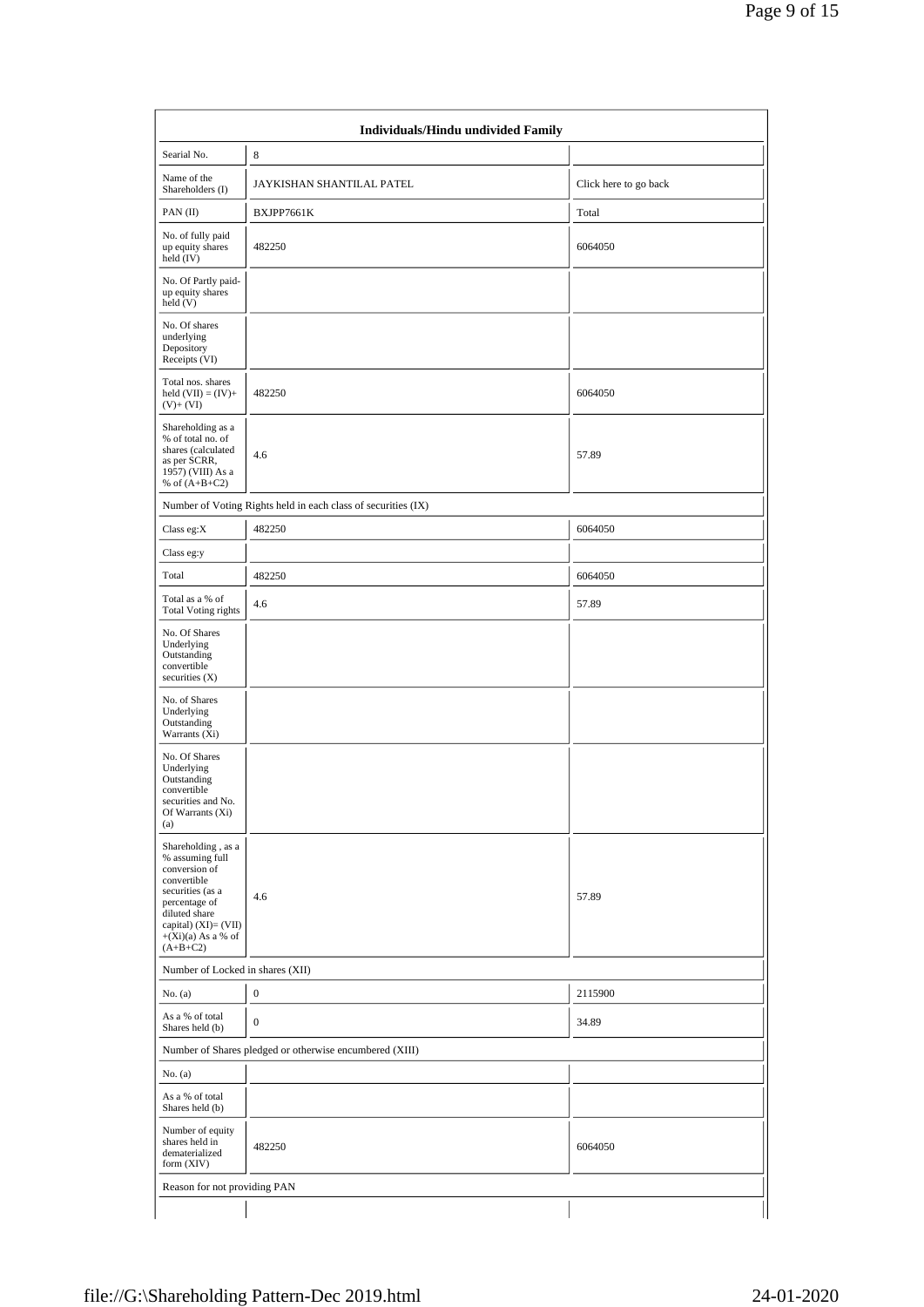| Reason for not<br>providing PAN |  |
|---------------------------------|--|
| Shareholder type                |  |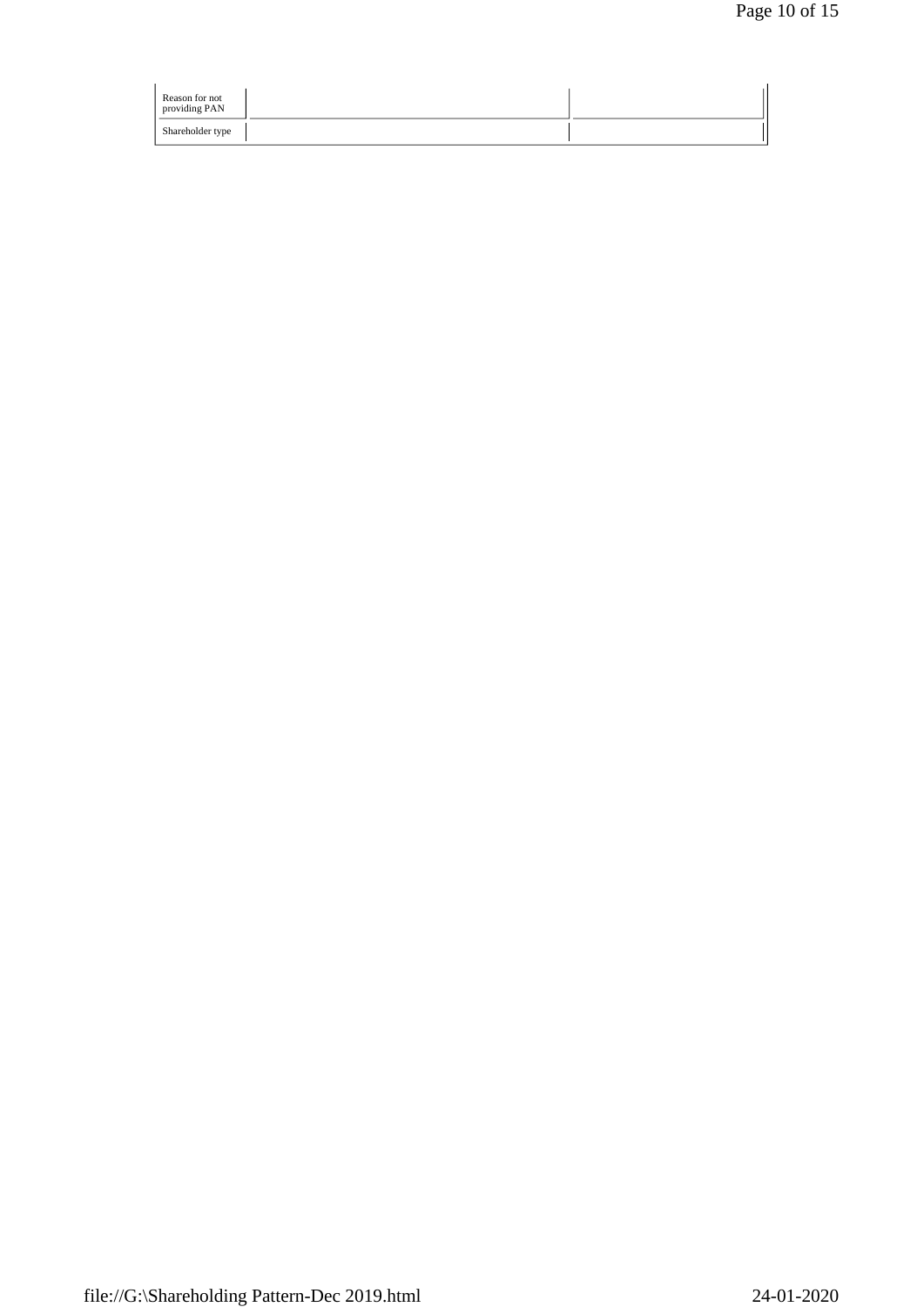|                                                                                                                                                                                        | Individuals - ii. Individual shareholders holding nominal share capital in excess of Rs. 2 lakhs. |                       |
|----------------------------------------------------------------------------------------------------------------------------------------------------------------------------------------|---------------------------------------------------------------------------------------------------|-----------------------|
| Searial No.                                                                                                                                                                            | $\mathbf{1}$                                                                                      |                       |
| Name of the<br>Shareholders (I)                                                                                                                                                        | SHILA CHANDRESHBHAI SHAH                                                                          | Click here to go back |
| PAN (II)                                                                                                                                                                               | ACAPS7012E                                                                                        | Total                 |
| No. of fully paid<br>up equity shares<br>held (IV)                                                                                                                                     | 138000                                                                                            | 138000                |
| No. Of Partly paid-<br>up equity shares<br>held (V)                                                                                                                                    |                                                                                                   |                       |
| No. Of shares<br>underlying<br>Depository<br>Receipts (VI)                                                                                                                             |                                                                                                   |                       |
| Total nos. shares<br>held $(VII) = (IV) +$<br>$(V)+(VI)$                                                                                                                               | 138000                                                                                            | 138000                |
| Shareholding as a<br>% of total no. of<br>shares (calculated<br>as per SCRR,<br>1957) (VIII) As a<br>% of $(A+B+C2)$                                                                   | 1.32                                                                                              | 1.32                  |
| Number of Voting Rights held in each class of securities (IX)                                                                                                                          |                                                                                                   |                       |
| Class eg: X                                                                                                                                                                            | 138000                                                                                            | 138000                |
| Class eg:y                                                                                                                                                                             |                                                                                                   |                       |
| Total                                                                                                                                                                                  | 138000                                                                                            | 138000                |
| Total as a % of<br><b>Total Voting rights</b>                                                                                                                                          | 1.32                                                                                              | 1.32                  |
| No. Of Shares<br>Underlying<br>Outstanding<br>convertible<br>securities $(X)$                                                                                                          |                                                                                                   |                       |
| No. of Shares<br>Underlying<br>Outstanding<br>Warrants (Xi)                                                                                                                            |                                                                                                   |                       |
| No. Of Shares<br>Underlying<br>Outstanding<br>convertible<br>securities and No.<br>Of Warrants (Xi)<br>(a)                                                                             |                                                                                                   |                       |
| Shareholding, as a<br>% assuming full<br>conversion of<br>convertible<br>securities (as a<br>percentage of<br>diluted share<br>capital) $(XI)=(VII)$<br>$+(X)$ As a % of<br>$(A+B+C2)$ | 1.32                                                                                              | 1.32                  |
| Number of Locked in shares (XII)                                                                                                                                                       |                                                                                                   |                       |
| No. (a)                                                                                                                                                                                |                                                                                                   |                       |
| As a % of total<br>Shares held (b)                                                                                                                                                     |                                                                                                   |                       |
| Number of equity<br>shares held in<br>dematerialized<br>form (XIV)                                                                                                                     | 138000                                                                                            | 138000                |
| Reason for not providing PAN                                                                                                                                                           |                                                                                                   |                       |
| Reason for not<br>providing PAN                                                                                                                                                        |                                                                                                   |                       |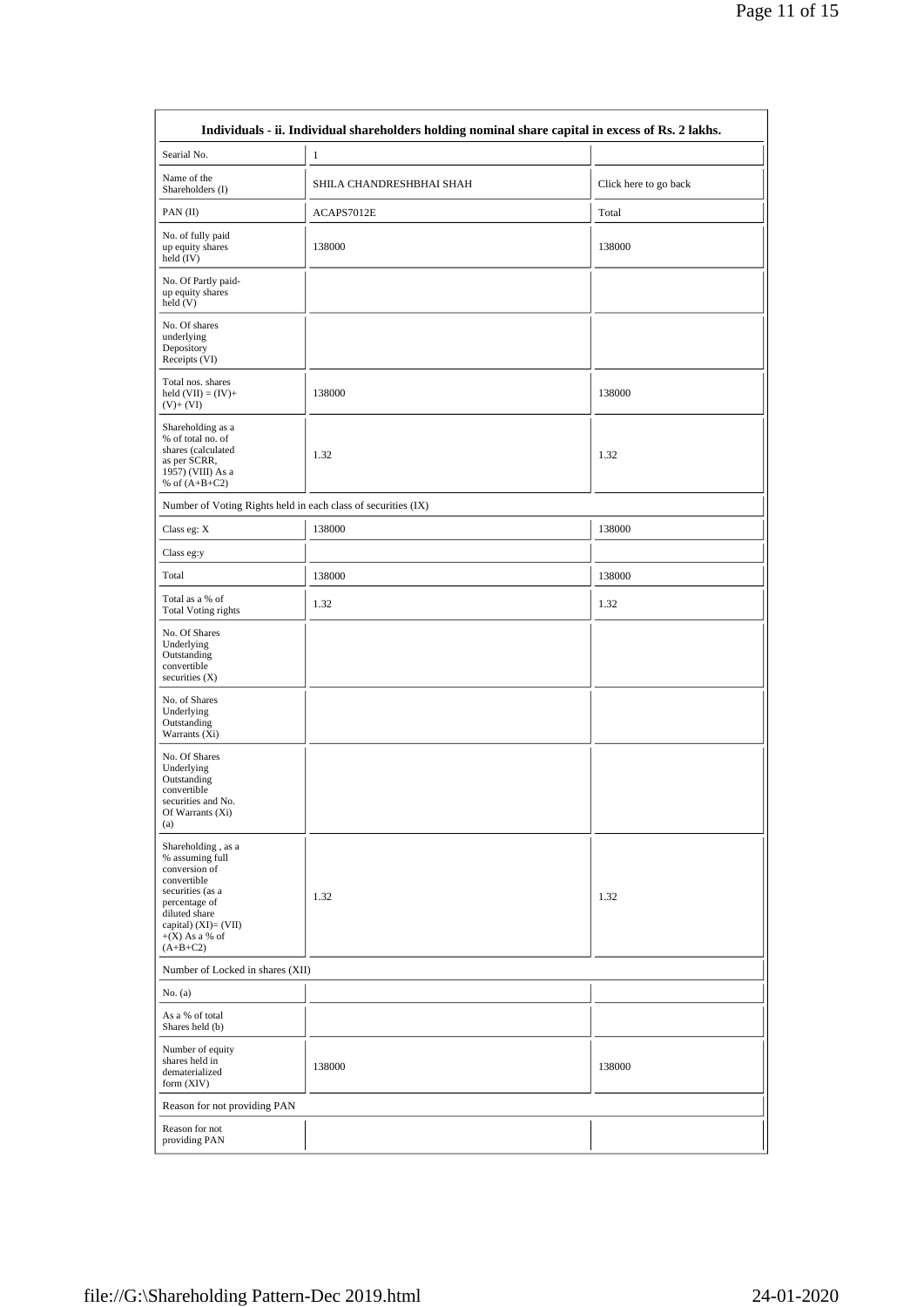| Searial No.                                                                                                                                                                              | $\mathbf{1}$                                                  | $\overline{c}$          | 3          | $\overline{4}$            |                       |
|------------------------------------------------------------------------------------------------------------------------------------------------------------------------------------------|---------------------------------------------------------------|-------------------------|------------|---------------------------|-----------------------|
| Category                                                                                                                                                                                 | <b>Bodies Corporate</b>                                       | <b>Clearing Members</b> | <b>HUF</b> | Non-Resident Indian (NRI) |                       |
| Category / More<br>than 1 percentage                                                                                                                                                     | Category                                                      | Category                | Category   | Category                  |                       |
| Name of the<br>Shareholders (I)                                                                                                                                                          |                                                               |                         |            |                           | Click here to go back |
| PAN $(II)$                                                                                                                                                                               |                                                               |                         |            |                           | Total                 |
| No. of the<br>Shareholders (I)                                                                                                                                                           | 22                                                            | 88                      | 53         | 33                        | 196                   |
| No. of fully paid<br>up equity shares<br>held (IV)                                                                                                                                       | 79570                                                         | 142409                  | 23486      | 14453                     | 259918                |
| No. Of Partly paid-<br>up equity shares<br>held (V)                                                                                                                                      |                                                               |                         |            |                           |                       |
| No. Of shares<br>underlying<br>Depository<br>Receipts (VI)                                                                                                                               |                                                               |                         |            |                           |                       |
| Total nos. shares<br>held $(VII) = (IV) +$<br>$(V)+(VI)$                                                                                                                                 | 79570                                                         | 142409                  | 23486      | 14453                     | 259918                |
| Shareholding as a<br>% of total no. of<br>shares (calculated<br>as per SCRR,<br>1957) (VIII) As a<br>% of $(A+B+C2)$                                                                     | 0.76                                                          | 1.36                    | 0.22       | 0.14                      | 2.48                  |
|                                                                                                                                                                                          | Number of Voting Rights held in each class of securities (IX) |                         |            |                           |                       |
| Class eg: X                                                                                                                                                                              | 79570                                                         | 142409                  | 23486      | 14453                     | 259918                |
| Class eg:y                                                                                                                                                                               |                                                               |                         |            |                           |                       |
| Total                                                                                                                                                                                    | 79570                                                         | 142409                  | 23486      | 14453                     | 259918                |
| Total as a % of<br><b>Total Voting rights</b>                                                                                                                                            | 0.76                                                          | 1.36                    | 0.22       | 0.14                      | 2.48                  |
| No. Of Shares<br>Underlying<br>Outstanding<br>convertible<br>securities $(X)$                                                                                                            |                                                               |                         |            |                           |                       |
| No. of Shares<br>Underlying<br>Outstanding<br>Warrants (Xi)                                                                                                                              |                                                               |                         |            |                           |                       |
| No. Of Shares<br>Underlying<br>Outstanding<br>convertible<br>securities and No.<br>Of Warrants (Xi)<br>(a)                                                                               |                                                               |                         |            |                           |                       |
| Shareholding, as a<br>% assuming full<br>conversion of<br>convertible<br>securities (as a<br>percentage of<br>diluted share<br>capital) $(XI) = (VII)$<br>$+(X)$ As a % of<br>$(A+B+C2)$ | 0.76                                                          | 1.36                    | 0.22       | 0.14                      | 2.48                  |
| Number of Locked in shares (XII)                                                                                                                                                         |                                                               |                         |            |                           |                       |
| No. (a)                                                                                                                                                                                  |                                                               |                         |            |                           |                       |
| As a % of total<br>Shares held (b)                                                                                                                                                       |                                                               |                         |            |                           |                       |
| Number of equity<br>shares held in<br>dematerialized<br>form $(XIV)$                                                                                                                     | 79570                                                         | 142409                  | 23486      | 14453                     | 259918                |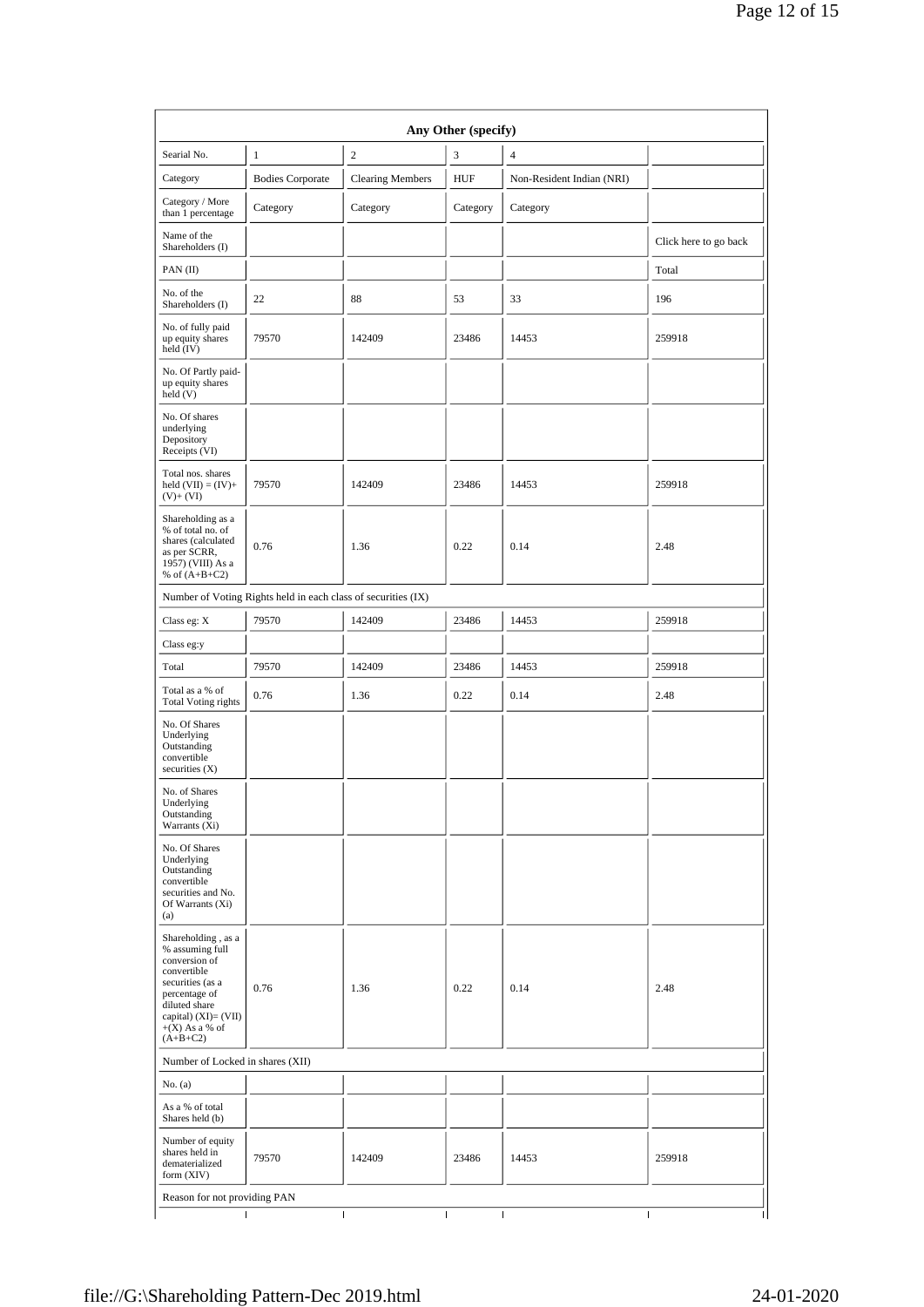| Reason for not<br>providing PAN |  |  |  |
|---------------------------------|--|--|--|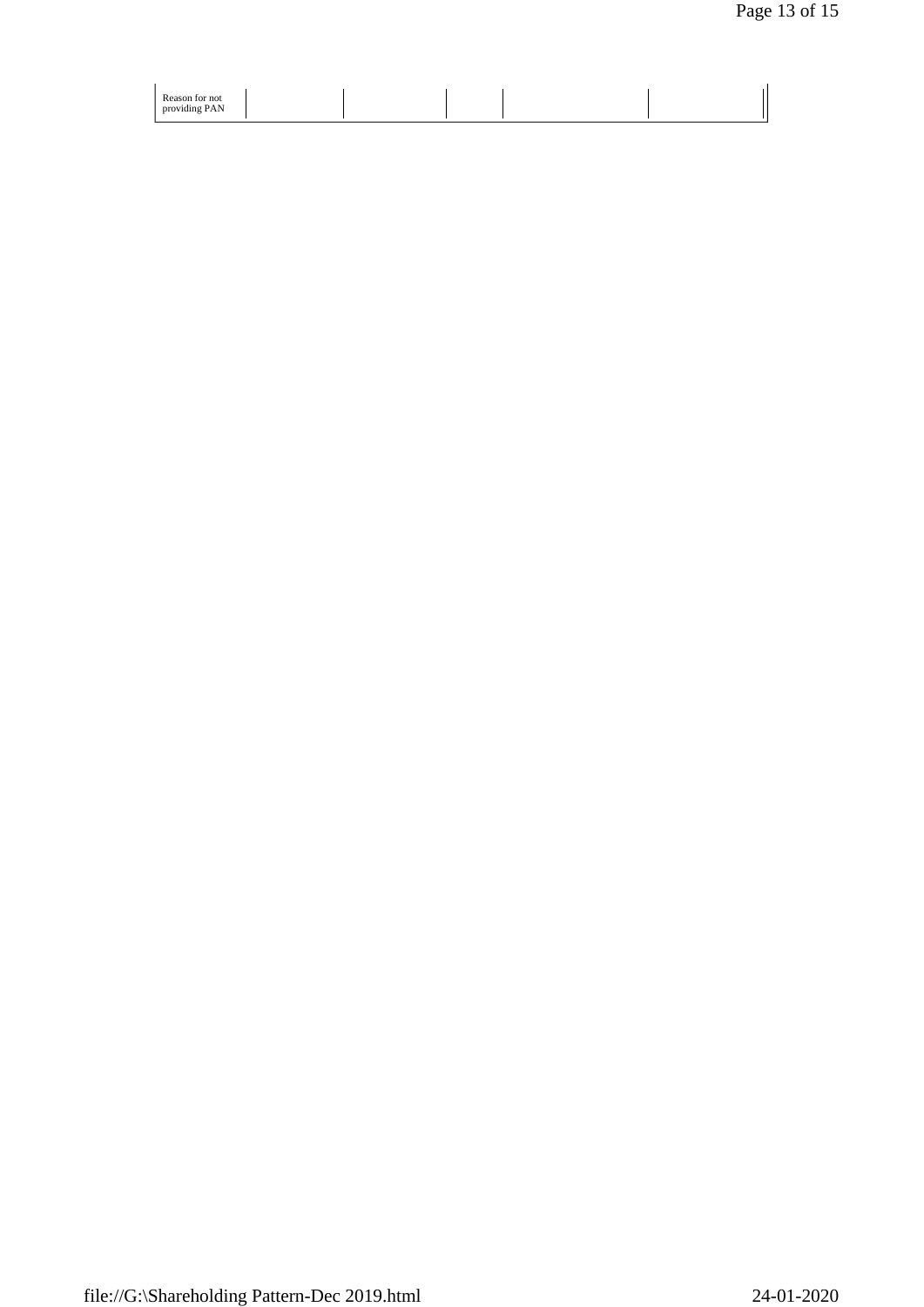|         | significant beneficial owners                        |             |                                                                       |                                 |     |                                                      |             |                                                                                                           |               |                                           |                                                                        |                           |                                             |                                                                                    |
|---------|------------------------------------------------------|-------------|-----------------------------------------------------------------------|---------------------------------|-----|------------------------------------------------------|-------------|-----------------------------------------------------------------------------------------------------------|---------------|-------------------------------------------|------------------------------------------------------------------------|---------------------------|---------------------------------------------|------------------------------------------------------------------------------------|
| the SBO |                                                      |             |                                                                       | Details of the registered owner |     |                                                      |             | Details of holding/exercise of right of the SBO in the<br>reporting company, whether direct or indirect*: |               |                                           |                                                                        | Date of                   |                                             |                                                                                    |
| AN      | Passport<br>No. in<br>case of<br>foreign<br>national | Nationality | Nationality<br>(Applicable<br>in case of<br>Any other<br>is selected) | Name                            | PAN | Passport<br>No. in<br>case of<br>foreign<br>national | Nationality | Nationality<br>(Applicable<br>in case of<br>Any other<br>is selected)                                     | <b>Shares</b> | Whether by virtue of:<br>Voting<br>rights | Rights on<br>distributable<br>dividend or<br>any other<br>distribution | Exercise<br>of<br>control | Exercise<br>-ot<br>significant<br>influence | $c$ reation $\land$<br>acquisition<br>-of<br>significant<br>beneficial<br>interest |